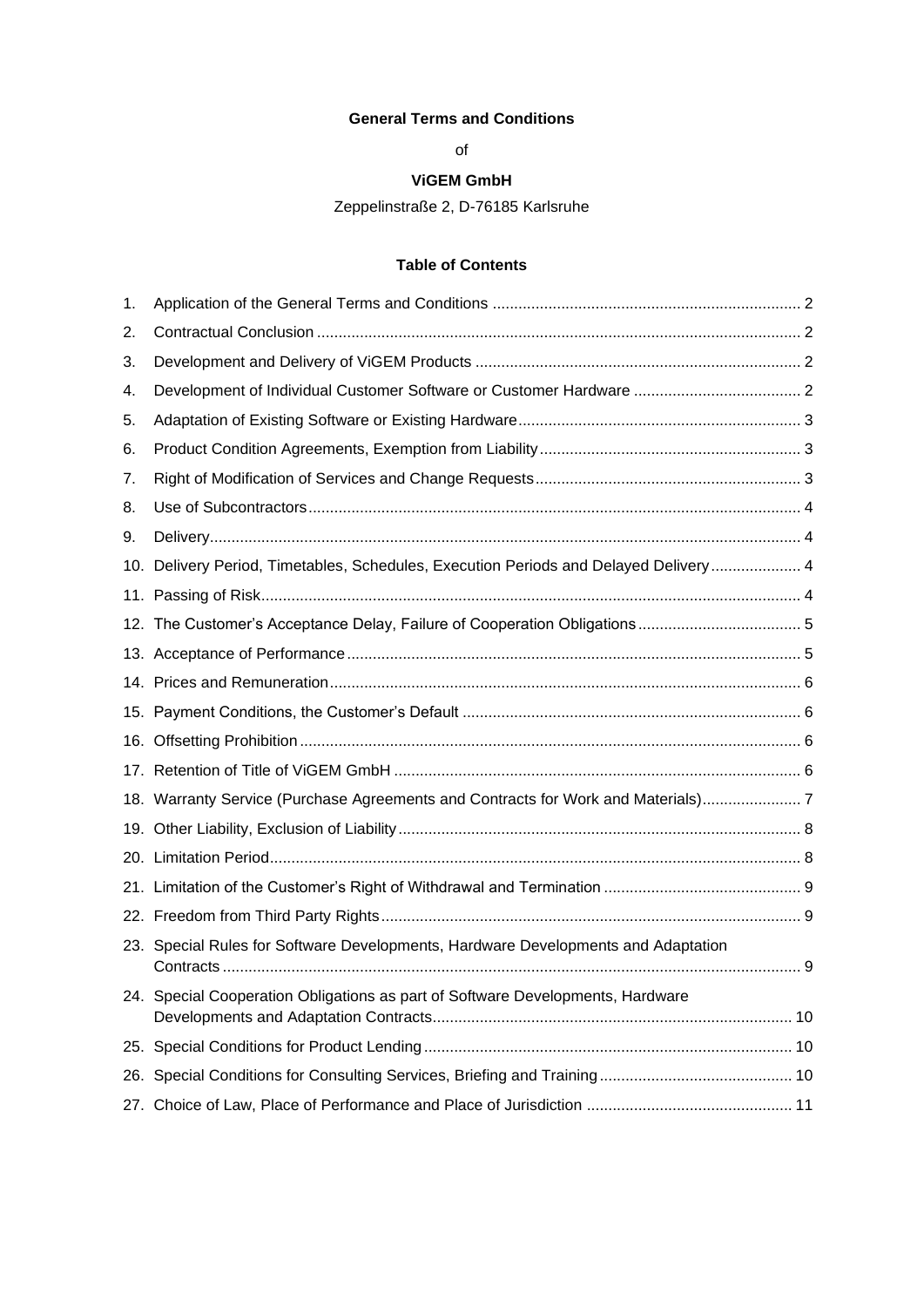## **1. Application of the General Terms and Conditions**

- 1.1 These General Terms and Conditions (GTC) apply to all the business relationships that we have with our customers. Our "General Terms and Conditions for Software" apply to the sale or free of charge provision and delivery of our standard software as well as to maintenance and support services for software, and can be read and downloaded from our homepage www.vigem.de.
- 1.2 The GTC apply only when the Customer is an entrepreneur (Section 14 German Civil Code (BGB)), a legal entity of public law or a special fund under public law.
- 1.3 The GTC version valid at the time the Customer orders applies as framework agreement also for similar future contracts, without us having to point it out again to you in each individual case. At least the GTC last notified to the Customer in text form apply as framework agreement in the aforementioned meaning.
- 1.4 Our GTC apply exclusively. The Customer's deviating, opposing or supplementary GTC become an integral part of the contract only then and insofar when we have expressly agreed to their validity.
- 1.5 Individual agreements concluded with the Customer in the individual case have precedence over these GTC. For the content of such agreements, a written contract or our written confirmation is decisive, subject to proof to the contrary.

#### <span id="page-1-0"></span>**2. Contractual Conclusion**

- 2.1 Our offers are non-binding.
- 2.2 The Customer's order of the service is considered a binding contractual offer. If nothing else results from the order, we are entitled to accept this contractual offer within 4 weeks after we receive it.
- 2.3 The acceptance can be stated to the Customer either by confirming the order or delivering the item.

#### <span id="page-1-1"></span>**3. Development and Delivery of ViGEM Products**

- 3.1 If we have been commissioned with the development and delivery of ViGEM products (i.e. CCA data loggers, CCA system components), then the functional scope and service data of the products result from the individual order.
- 3.2 The memory of our CCA data loggers and our data memory modules (Memory) contain solidstate disks (SSD). Due to technological reasons, the service life of the individual Memory cells is limited. When the Memory is used intensively and/or when the surrounding temperature is high, the highest possible write cycle number of an individual Memory cell is reached sooner compared to standard conditions. The agreed upon valid service life of the Memory results ultimately from our respective offer.

#### <span id="page-1-2"></span>**4. Development of Individual Customer Software or Customer Hardware**

- 4.1 If we have been commissioned to develop the customer software, it includes the planning, development, delivery and possibly the installation of customized software or hardware for the Customer.
- 4.2 The content and scope of the owed services and the basic conditions result from our offer. The technical specifications in the technical part of the offer are final. Changes and additions to the scope of the services are the object of change requests (Section 7.2 ff.). Changes and additions are only effectively agreed upon if they were done in writing.
- 4.3 Unless otherwise agreed upon, we provide the Customer his software as object code.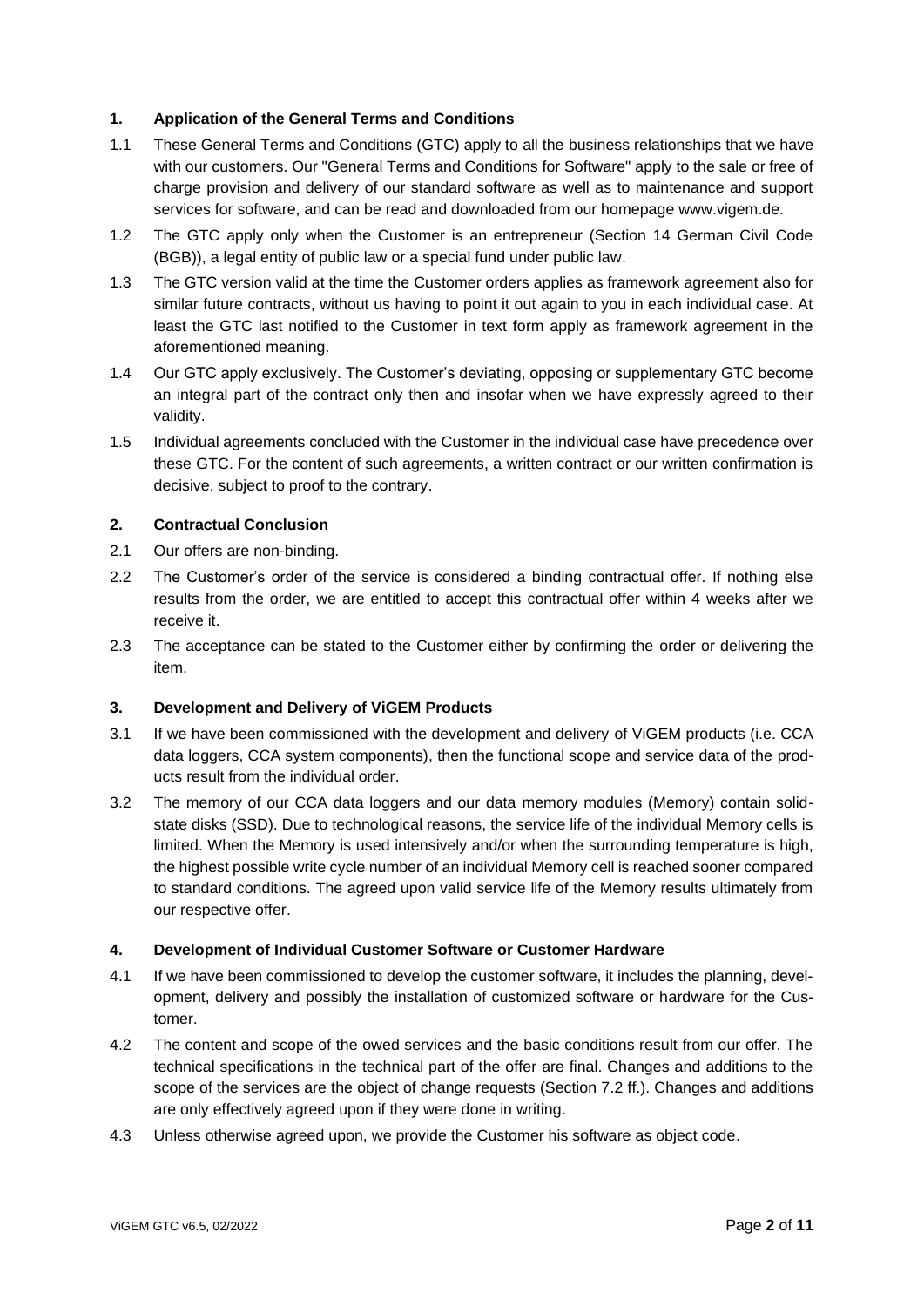- 4.4 Subject to an express agreement to the contrary, we do not deliver an application documentation for the software. The documentation for the hardware and – if agreed upon – for the software are provided in the customer portal as electronic documents on the www.vigem.de homepage.
- 4.5 Unless otherwise agreed upon, the Customer installs the hard- and/or software.
- 4.6 The Customer is responsible for providing the system requirements (e.g. hardware, operating system) for using the software according to the requirements in the technical part of the offer and/or other software descriptions.

### <span id="page-2-0"></span>**5. Adaptation of Existing Software or Existing Hardware**

If we have been commissioned to adapt the already existing software or hardware of the Customer (hereinafter named "Existing Software" or "Existing Hardware"), then we are responsible only for the modification of the Existing Software or Existing Hardware associated with the softor hardware adaptation.

## <span id="page-2-1"></span>**6. Product Condition Agreements, Exemption from Liability**

- 6.1 The agreed upon condition of our products finally derives from the technical part of our offer, other product descriptions or data sheets handed over to the Customer before his order or included in the contract in the same way as these GTC. Condition agreements are not condition guarantees.
- 6.2 Our products are conceived for use in laboratory and development settings for research and development purposes and for use by especially trained persons.
- 6.3 If products have been adapted or developed according to customer requests, they are projectspecific and prototypical new developments. Unless otherwise agreed upon, we have not conducted conformity tests in accordance with the German Electromagnetic Compatibility Act (Gesetz über die elektromagnetische Verträglichkeit von Betriebsmitteln) implementing European Directive 2014/30/EU (EMC Directive). In this respect, the Customer puts the product into operation at his own risk. The electromagnetic compatibility of our products is not agreed upon, but is generally documented as part of measurements accompanying the development according to established standards for general high-frequency devices (ISM devices). The Customer releases us from all claims or penalties asserted or imposed by third parties or the authorities against us due to the violation of regulations from the law governing the electromagnetic compatibility of operating materials.

#### <span id="page-2-2"></span>**7. Right of Modification of Services and Change Requests**

- 7.1 Even after contractual conclusion, we reserve the right to change the construction or form of the product to be delivered if the modifications or deviations are reasonable for the Customer, taking our interests into account, in particular if the product actually delivered is similar in quality and price to the contractually agreed upon product. We especially reserve the right to adapt the product owing to technical advances or mandatory legal requirements.
- 7.2 As long as we have not delivered the customer software or customer hardware to the Customer and, insofar as agreed, we have installed it, the Customer can request changes in text format subject to the following provisions to the specification sheet, the software or hardware description or the development stages following these descriptions.
- 7.3 We decide about carrying out the change and supplementation suggestion. We are entitled to refuse to carry out the change or supplementation if it cannot be technically carried out or is associated with a disproportionate time investment that is unreasonable for us.
- 7.4 For the ensuing additional expenses that we incur due to carrying out the change or supplementation suggestion as well as executing the change and supplementation process, we are entitled to an additional remuneration based on the specifically agreed upon remuneration rates.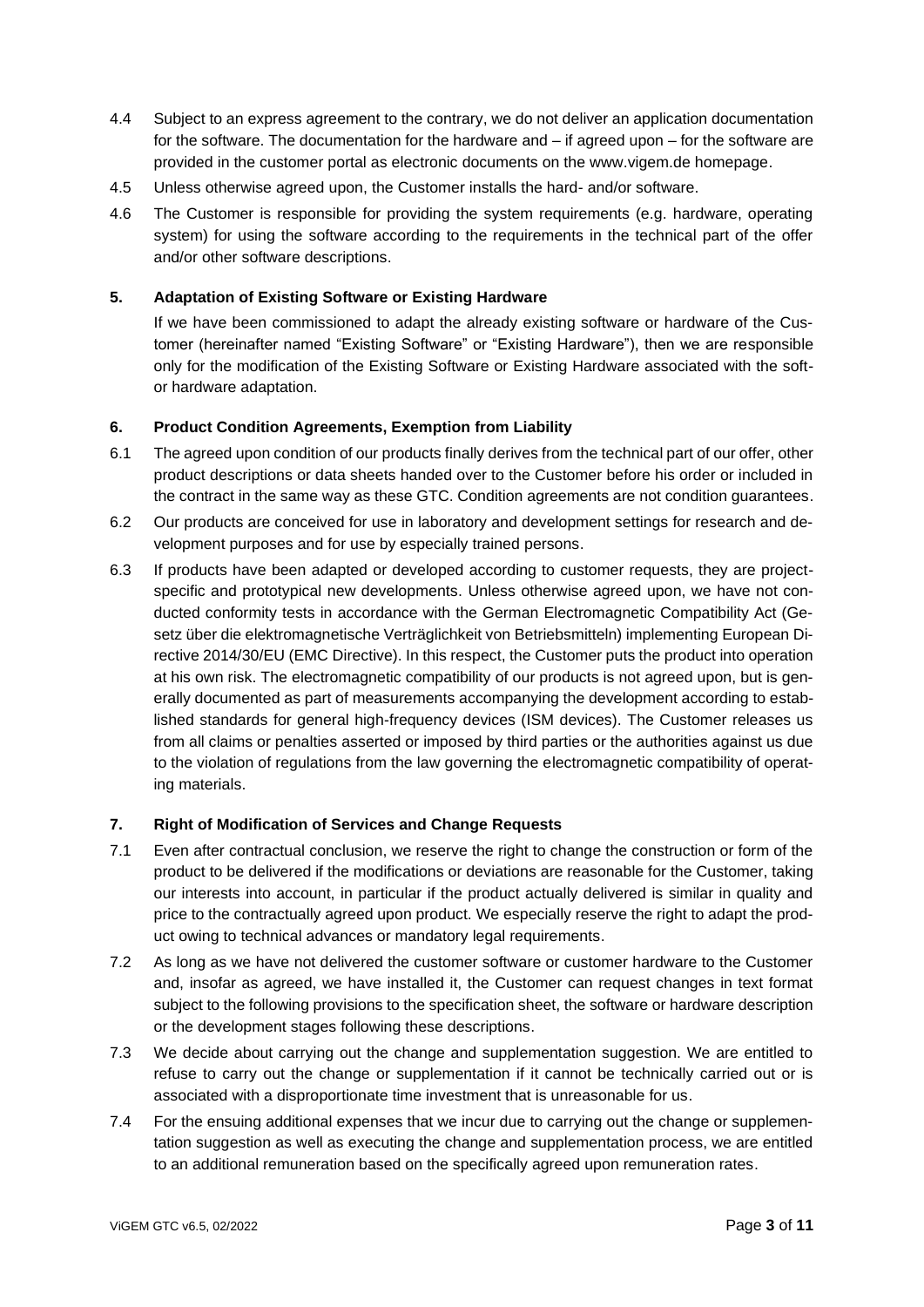#### <span id="page-3-0"></span>**8. Use of Subcontractors**

We have the right to use subcontractors for contractual performance. We choose our suppliers freely.

#### <span id="page-3-1"></span>**9. Delivery**

- 9.1 Unless otherwise stipulated, we deliver ex stock, where the place of performance for the delivery and a possible subsequent repair or replacement is also located. By request of the Customer and at his own expense, the item can be sent to another destination (sale by delivery to a place other than the place of performance). Unless otherwise agreed upon, we are entitled to decide the type of shipment, especially the transportation carrier.
- 9.2 We are entitled to partial deliveries within a reasonable extent.
- 9.3 Unless otherwise agreed upon, we shall give to the Customer the customer software in machinereadable form via data transmission. Section 9.1 applies accordingly.

#### <span id="page-3-2"></span>**10. Delivery Period, Timetables, Schedules, Execution Periods and Delayed Delivery**

- 10.1 Shipping and delivery deadline information, the delivery period and the timetables and schedules as well as the execution periods are non-binding, provided nothing to the contrary was expressly promised in writing.
- 10.2 All delivery or execution periods that we have non-bindingly indicated or agreed upon start when delivery against prepayment has been agreed, on the day the full purchase price was received, including sales tax and shipping expenses or, if payment by invoice has been agreed, on the day the contract is concluded. For compliance with an expressly agreed upon shipment deadline, the day on which we hand over the item to the shipping company is decisive for us.
- 10.3 If we cannot comply with binding delivery periods, timetables and schedules as well as execution periods for reasons that we are not responsible for (non-availability of the service), we shall inform the Customer about this without delay and at the same time communicate the new expected deadlines or a new timetable or schedule. If the service is still unavailable within the new time period or the new timetable or schedule, we are entitled to fully or partially withdraw from the contract; we shall immediately reimburse any payment already provided by the Customer. A case of non-availability of the service is considered especially the non-timely self-delivery by our supplier, if we have concluded a congruent hedging transaction, it is neither our fault nor the fault of our supplier or if we are not obligated to the procurement in an individual case, e.g. because of an agreement of a specific obligation (Stückschuld).
- 10.4 In addition, our services are subject to the required fulfillment of cooperation measures such as, for example, the provision of the item to be repaired or the Existing Software or Hardware to be adapted by the Customer.
- 10.5 The occurrence of our delayed delivery is determined according to legal regulations. However, a Customer's reminder is necessary in any case.
- 10.6 The rights of the buyer according to Section 19. and our legal rights remain unaffected, especially in an exclusion of the service obligation according to Section 275 BGB.

#### <span id="page-3-3"></span>**11. Passing of Risk**

11.1 The risk of the accidental destruction and accidental deterioration of the item is transferred no later than when it is handed over to the Customer. In case of a sale by delivery to a place other than the place of performance, the risk of the accidental destruction and accidental deterioration of the item as well as the risk of delay are transferred already when the item is delivered to the carrier or the person otherwise intended to execute the shipment.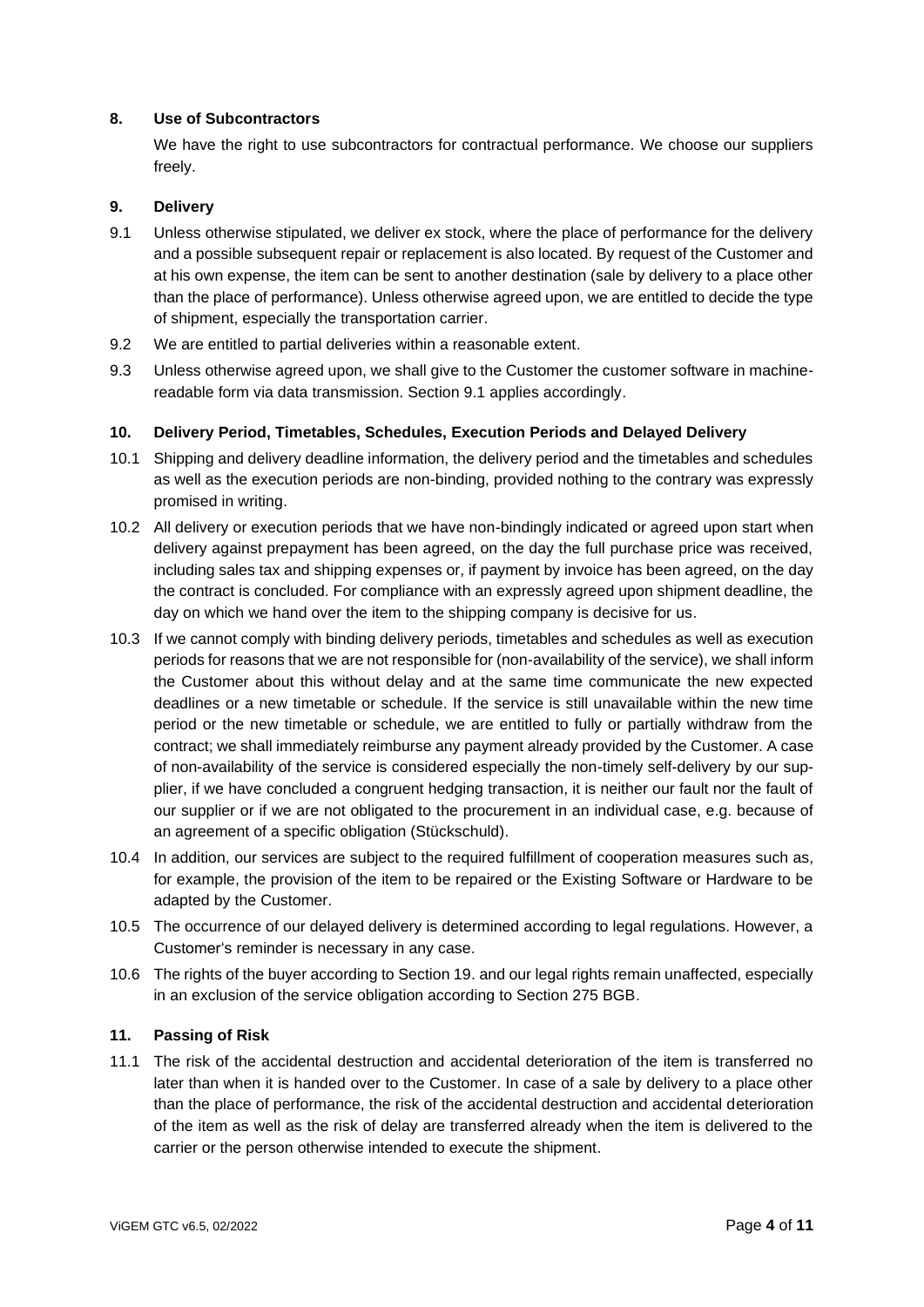11.2 If an acceptance procedure has been agreed, it is decisive for the transfer of risk. Apart from that, the legal regulations of the German law on contracts for work and services (Werkvertragsrecht) apply accordingly for an agreed acceptance procedure. The handover or acceptance becomes effective when the Customer delays in accepting the item.

### <span id="page-4-0"></span>**12. The Customer's Acceptance Delay, Failure of Cooperation Obligations**

- 12.1 If the Customer delays the acceptance, fails to cooperate or our delivery is delayed due to other reasons for which the buyer is responsible, then we are entitled to demand compensation for the resulting damage, including additional expenses (e.g. warehouse expenses).
- 12.2 If the Customer delays to carry out the actions that are his responsibility (cooperation obligations), our service obligation – which cannot be carried out without this action or only with a disproportionate additional expense – is suspended as long as the delay lasts. The additional expense caused by this must be billed to the Customer in addition to the agreed upon remuneration based on the current price. A legal right of termination to which we are possibly entitled remains unaffected.

#### <span id="page-4-1"></span>**13. Acceptance of Performance**

- 13.1 Concluded work and services such as, for example, the extensive adaptation of Existing Software or Hardware and repairs must be accepted. In particular, the development and delivery of standard components and consulting services according to Sections 3. and 26. are not accessible to an acceptance procedure.
- 13.2 The acceptance takes place according to the following conditions:
	- a) We will communicate to the Customer our acceptance willingness of the respective service or partial service in text format.
	- b) Promptly, but no later than within a 5-day time period from receipt of the communication, the parties perform an acceptance test – where available, according to the acceptance and testing plan of the individual order.
	- c) After a successfully performed acceptance test, the Customer must state the acceptance promptly and in writing. The acceptance test is considered successfully performed when the service or partial services meet the contractually specified requirements in all important points.
	- d) The Customer provides the requirements needed to perform the acceptance test and which, if applicable, are possibly described in the acceptance and testing plan.
	- e) The Customer commits himself to immediately notify us in text format if deviations from the contractually stipulated requirements become known to him during the acceptance test.
	- f) The determined errors of the service or partial service to be accepted must be differentiated according to the following error classes:
		- Class 1 error: The error causes the non-utilization of the overall system or the part of the system to be accepted or, in case of acceptance of the customer hardware, of the hardware.
		- Class 2 error: The error causes considerable usage limitations to the Customer in important functions that suitable measures cannot circumvent for a reasonable time acceptable to him.
		- Class 3 error: All other errors (insignificant errors).
	- g) The Customer is entitled to refuse acceptance only due to class 1 and 2 errors. Class 3 errors do not hinder the acceptability of the service, but must be possibly eliminated within the coverage of the warranty.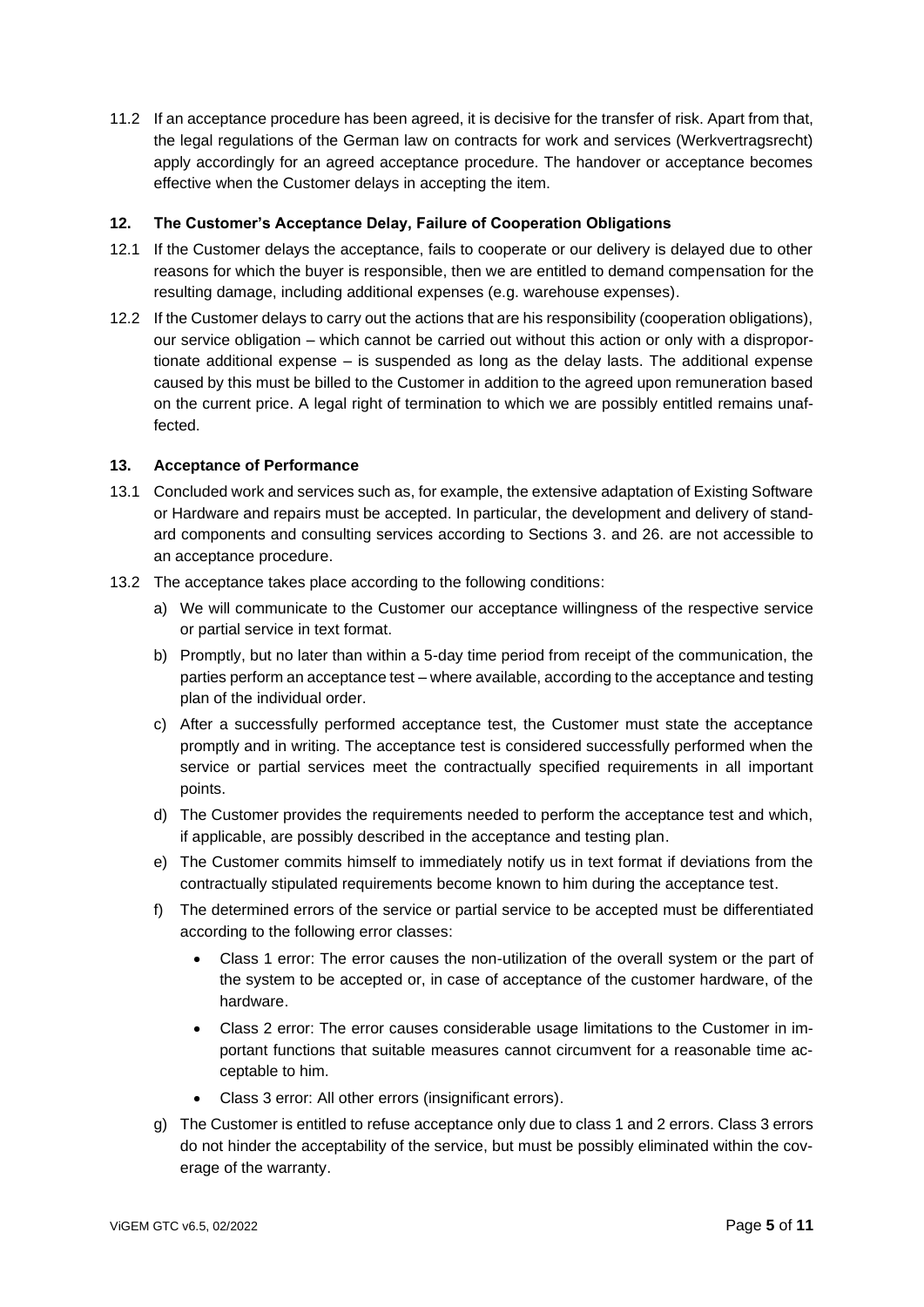- h) A written report signed by both parties must be prepared at the end of the acceptance test. The report must describe the determined errors, subdivided into error classes, and list the reasons of a possible acceptance refusal.
- i) If the acceptance fails, we shall eliminate the defects that hinder the acceptance within a reasonable time and provide the service once again for acceptance.
- 13.3 If the Customer does not state the acceptance right away, we can set a one-week time period for him to deliver this statement. The acceptance is considered to have taken place when the Customer has not specified the reasons for refusing the acceptance in text format within this time period.

#### <span id="page-5-0"></span>**14. Prices and Remuneration**

- 14.1 If no fixed purchasing price or fixed remuneration was agreed upon, our remuneration is calculated according to invested time and effort. Thus, purchasing prices and hourly rates current at the time of contractual conclusion based on the current price list plus statutory sales tax apply. Services beyond the agreed upon scope of the service or contractual object must be remunerated separately.
- 14.2 The Customer reimburses the cost of necessary trips taken by our employees to perform the services at the Customer's premises at the rates permitted by tax regulations.
- 14.3 If remuneration according to the workload has been agreed, then we calculate the hours that we or our subcontractors worked and the travel expenses to be refunded according to Section 14.2 in each case within four weeks and bill them after the end of a calendar month.
- 14.4 Purchasing prices from the warehouse apply. In the case of a sale by delivery to a place other than the place of performance within the meaning of Section 11.1, the Customer bears the transportation costs from the warehouse and the costs of transportation insurance that the buyer may request. If we do not bill for the actually incurred transportation costs in the individual case, a transportation flat rate (that excludes transportation insurance) amounting to EUR 100.00 is considered agreed upon. The Customer pays for any customs duties, fees, taxes and other public charges.

# <span id="page-5-1"></span>**15. Payment Conditions, the Customer's Default**

- 15.1 The purchasing price or remuneration is payable without deduction within 30 days after invoicing and delivery of the item or acceptance. However, even as part of the current business relationship, we are entitled, at any time, to fully or partially perform a delivery or service only against prepayment or down payment. We declare a corresponding reservation no later than with the order confirmation.
- 15.2 The Customer is in default when he has not paid by the payment deadline without needing a warning.
- 15.3 We are entitled to suspend services if the Customer has delayed the acceptance of services or partial services or has defaulted in the payment of accepted services.

#### <span id="page-5-2"></span>**16. Offsetting Prohibition**

An offsetting and retention of the Customer with regard to our claims is only permissible with undisputed or legally determined counterclaims.

#### <span id="page-5-3"></span>**17. Retention of Title of ViGEM GmbH**

17.1 Until all our current and future claims from the purchase contract, work delivery contract and a current business relationship (secured claims) have been fully paid, we retain the title of the sold items and reproductions. The Customer must treat the item under retention of title with care and insure it reasonably.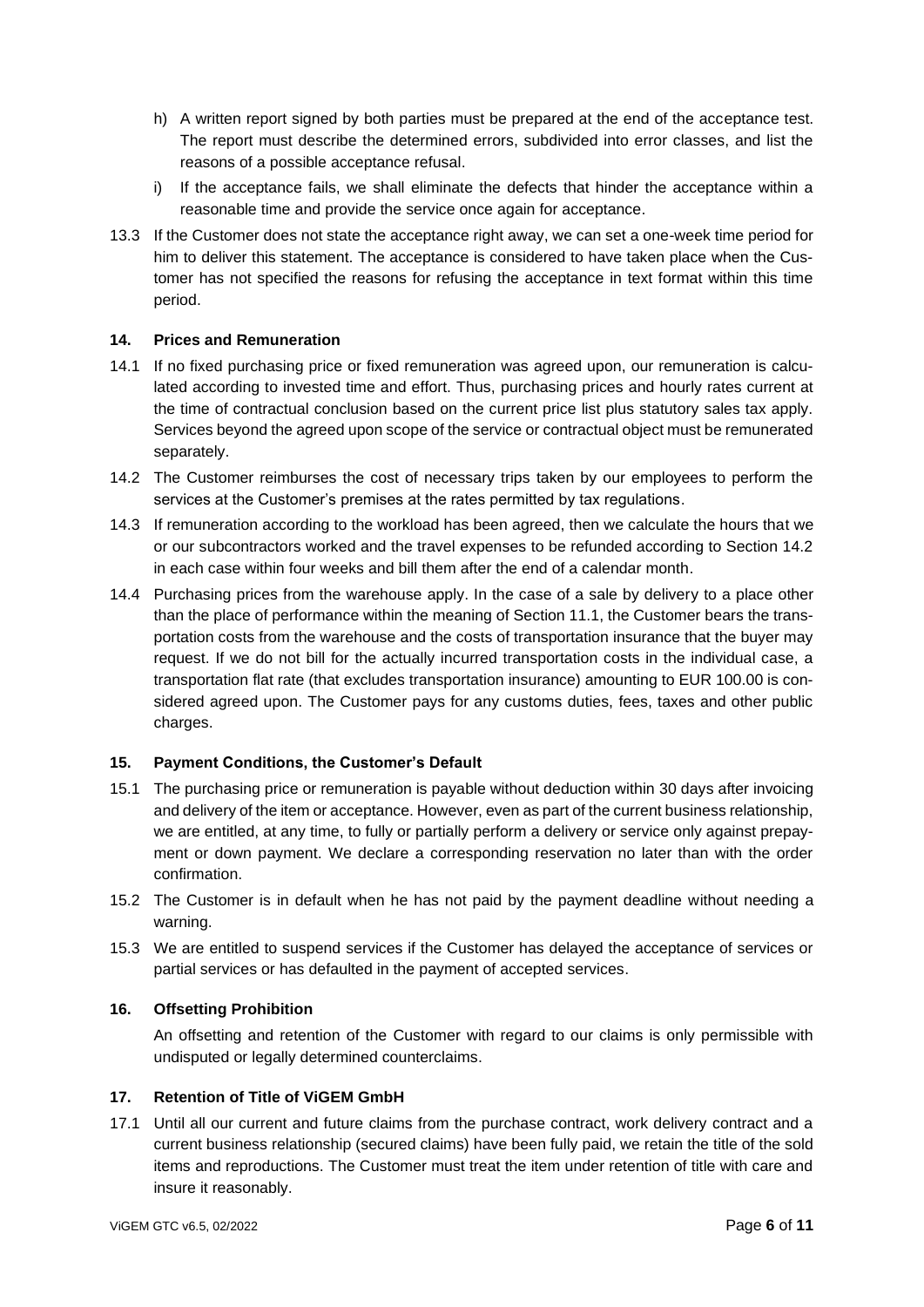- 17.2 Until the secured claims have been fully paid, the items under retention of title may not be pledged to third parties or used as security. The Customer must notify us immediately in text format if the initiation of insolvency proceedings has been applied for or if third parties take action against (e.g. seize) the items belonging to us.
- 17.3 If the Customer behaves contrary to the contractual terms, especially when he does not pay the purchasing price due, then according to statutory regulations we are entitled to withdraw from the contract and request the item to be returned due to the retention of title and withdrawal. If the Customer does not pay the purchasing price due, we are allowed to assert these rights only after we had previously set a reasonable payment deadline for the Customer unsuccessfully or such deadline is dispensable according to statutory regulations.
- 17.4 Until revocation, according to Section 17.7, the Customer is authorized to continue selling and/or processing the items under the retention of title in an ordinary course of business. In this case, the provisions from Sections 17.5 to 17.8 apply additionally.
- 17.5 The retention of title extends to the full value of the products resulting from the processing, mixture or combination of our items, whereby we are considered to be the manufacturer. If their retention of title remains with a processing, mixture or combination with items from third parties, then we acquire co-ownership in proportion to the invoice value of the processed, mixed or combined items. Apart from that, for the resulting product the same applies as for the items delivered under the retention of title.
- 17.6 As security and according to the preceding paragraph, the Customer assigns to us already now the claims against third parties resulting from the resale of the item or the product for the overall or the amount of our possible co-ownership share. We accept the assignment. The buyer's obligations mentioned in Section 17.2 also apply with respect to of the assigned claims.
- 17.7 For collecting the claim, the Customer remains authorized in addition to us. We commit ourselves not to collect the claim as long as the Customer keeps up with his payment obligations towards us, there is no lack in his service capability and we do not assert the retention of title by exercising a right according to Section17.3. However, if this is the case, then we can request the Customer to disclose to us the assigned claims and their borrowers, furnish all details necessary for the collection, hand over the associated documents and communicate the assignment to the borrowers (third parties). Moreover, in this case we are entitled to revoke the Customer's authorization for the further sale and processing of the items under the retention of title.
- 17.8 If the achievable value of the securities exceeds our claims by more than 10%, we will at the Customer's request, release securities at our option.
- 17.9 The preceding paragraphs apply accordingly to reproductions of new software to be manufactured.

#### <span id="page-6-0"></span>**18. Warranty Service (Purchase Agreements and Contracts for Work and Materials)**

- 18.1 The basis of our liability for defects is the agreement about the condition of the product according to Section 6.
- 18.2 We assume no liability for public statements of the manufacturer or other third parties in advertising messages, for example.
- 18.3 In the case of purchase agreements and contracts for work and materials contracts, the Customer's claims for defects require him to have complied with his legal examination and complaint obligations (Sections 377 and 381 Paragraph 2 of the German Commercial Code (HGB)). If a defect is detected during the examination or afterwards, then we must be immediately notified in text format. The notification is considered immediate if made within two weeks, although the prompt sending of the notification is sufficient for observing the deadline. If the Customer fails to carry out the proper examination and/or report the defect, our liability is excluded for the unreported defect.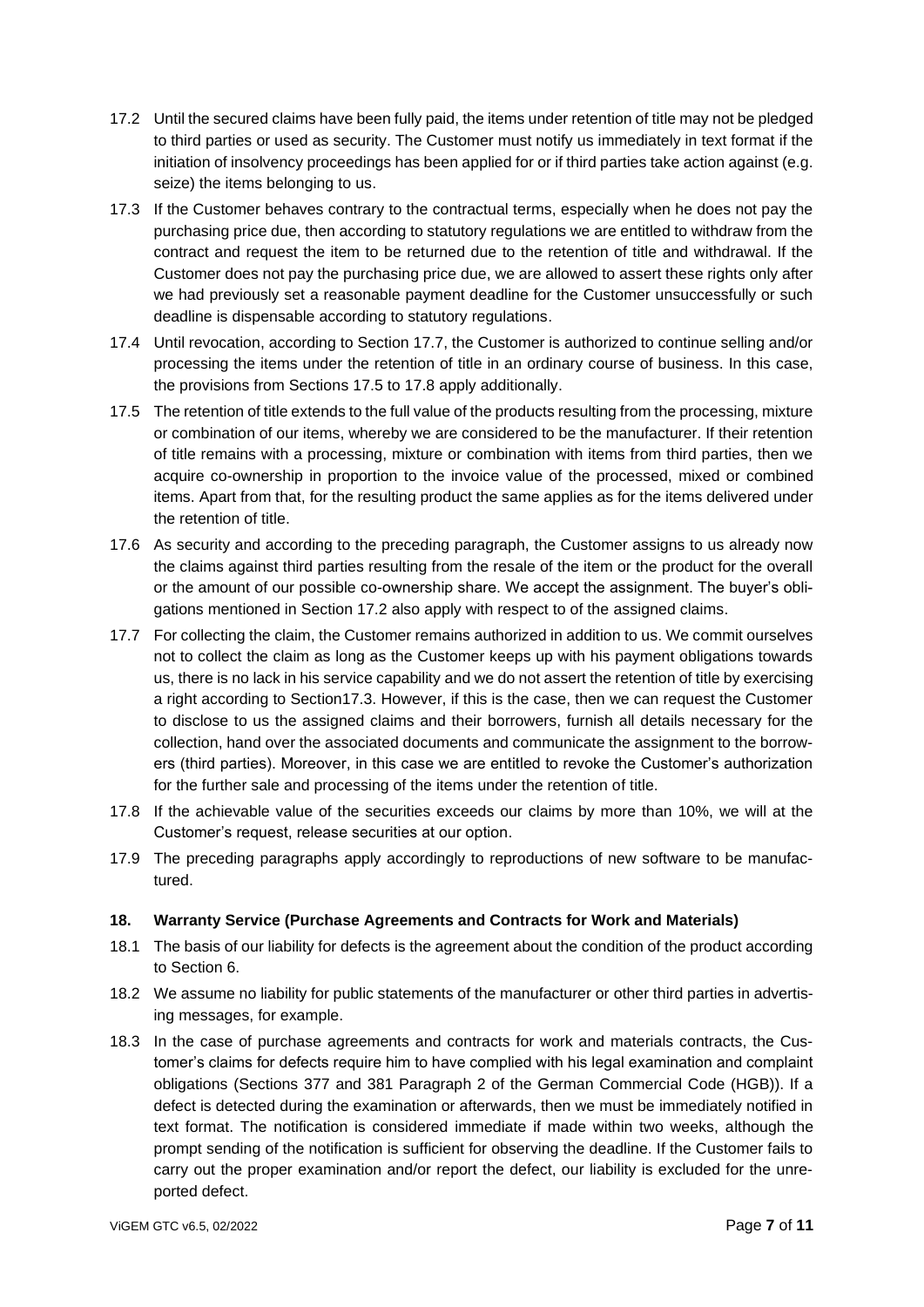- 18.4 If the delivered item or the work is defective, we can at first choose whether we will remedy the problem by rectifying the defect (repair) or supplying a defect-free product or a defect-free work (replacement). Our right to refuse repair or replacement under statutory requirements remains unaffected.
- 18.5 The Customer must give us the necessary time and opportunity for the owed repair or replacement, especially hand over the item that is the subject of the complaint to us for testing purposes. In case of the replacement, the Customer must return to us the defective object according to statutory requirements. The rectification includes neither the disassembly of the defective object nor the reinstallation if we were not originally obligated to the installation.
- 18.6 If rectification is required due to deficient firmware of the ViGEM product, we can decide on the basis of which firmware version the defect will be rectified. After rectifying a defect, it is the Customer's responsibility to carry out a test of the entire system before it is put into productive operation again.
- 18.7 If there is an actual defect, we will bear the expenses required for the inspection, testing, repair and replacement, in particular the costs for transportation, travel, labor, and materials. Otherwise, we can request the Customer to reimburse us for the costs for the unjustified claim to remedy a defect, unless the Customer did not recognize the missing deficiency.
- 18.8 If the repair or replacement failed or the reasonable deadline set by the Customer for the rectification elapsed unsuccessfully or it is dispensable according to the statutory regulations (Sections 323 Paragraph 2, 440, 636 BGB), the Customer can withdraw from the contract or reduce the purchasing price. The right of self-performance (Section 637 BGB) is excluded. There is no right of withdrawal if the defect is negligible.
- 18.9 The Customer's claims for damage compensation or compensation for wasted expenditures exist also with defects only according to Section 19. and are incidentally excluded.

#### <span id="page-7-0"></span>**19. Other Liability, Exclusion of Liability**

- 19.1 We shall be held liable in accordance with the legal regulations in the case of intent or gross negligence on our part or on the part of our representatives or vicarious agents.
- 19.2 In the event of slight negligence on our part or on the part of our representatives or vicarious agents, we shall only be liable in the event of a breach of a material contractual obligation, i.e. an obligation that has to be met as a conditio sine qua non for the proper fulfillment of the contract and whose fulfillment can be relied on and can be reasonably expected to be relied on by the Customer; in this case, however, our liability is limited to the replacement or repair of the foreseeable damage or loss that might typically occur. In particular, the liability for loss of data is limited to the customary recovery efforts and expense that would have been required if backup copies had been regularly and properly created.
- 19.3 As long as there is no intentional or grossly negligent contractual violation, our liability for delay in delivery is limited to an amount 10 % of the respective purchasing price (including sales tax).
- 19.4 Liability according to the German Product Liability Law (Produkthaftungsgesetz) for a possibly agreed upon guarantee and owing to a culpable damage to life, limb or health always remains unaffected.
- 19.5 Unless otherwise expressly regulated above, our liability is excluded.

#### <span id="page-7-1"></span>**20. Limitation Period**

20.1 Contrary to Section 438 Paragraph 1 No. 3 or Section 634a Paragraph 1 No. 1 and 3 BGB, the general limitation period for claims arising from errors of quality and title is one year from delivery. If an acceptance has been agreed upon, the limitation period begins with the acceptance. Legal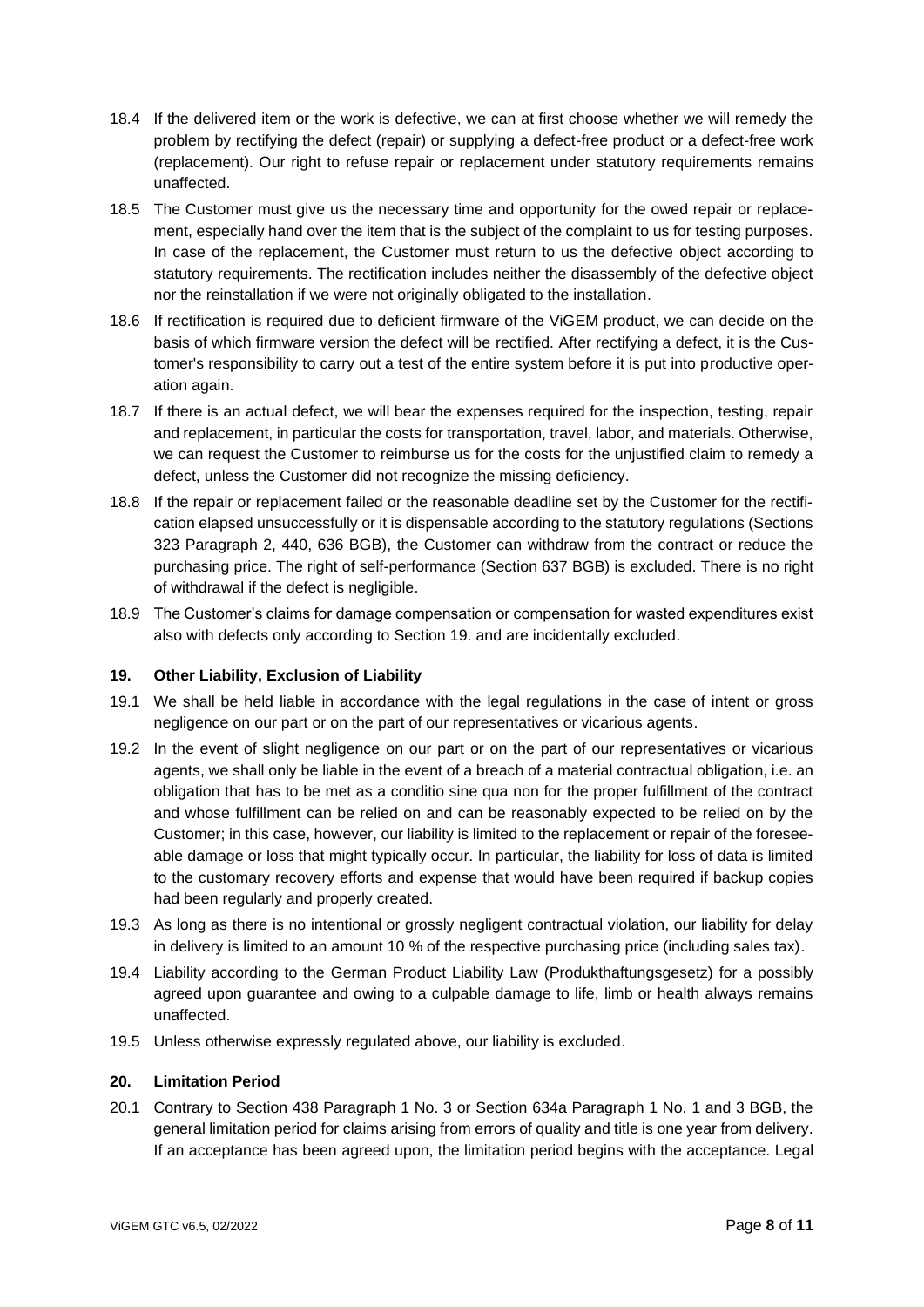special statute of limitation regulations (especially Sections 438 Paragraph 1 No. 1 and 2, Paragraph 3, 444, 445b, 634a Paragraph 3 BGB) remain unaffected.

20.2 The preceding limitation periods of the purchase or work and services contract also apply to the Customer's contractual and extra-contractual damage compensation claims based on a defect of the item or work, unless the application of the regular statutory statute of limitation would lead to a shorter statute of limitation in the individual case. Damage compensation claims according to Sections 19.1 and 19.4 expire after the statutory limitation periods.

#### <span id="page-8-0"></span>**21. Limitation of the Customer's Right of Withdrawal and Termination**

- 21.1 Owing to a breach of duty that does not consist in a defect, the Customer can only withdraw or terminate if we are responsible for it.
- 21.2 A possibly existing free right to termination of the Customer in work delivery contracts according to Section 650 BGB in connection with Section 648 Sentence 1 BGB is excluded. The right to terminate for good cause shall remain unaffected.
- 21.3 If the Customer in contracts for work and services exercises his right according to Section 648 Sentence 1 BGB, we can request as flat-rate remuneration 10% of the agreed upon remuneration if the execution has not started yet. If the execution has started, 50% of the agreed upon remuneration must be paid. It is to the Customer to prove that we have saved a higher amount of expenses as a result of the contractual cancellation or that we have acquired such an amount by utilizing our personnel otherwise or we have maliciously failed to do it.

#### <span id="page-8-1"></span>**22. Freedom from Third Party Rights**

- 22.1 The Customer is responsible for ensuring that the Existing Software or Hardware to be adapted is free of third-party intellectual property rights and that to his knowledge there are no other rights opposing an adaptation of the Existing Software.
- 22.2 The Customer releases us from all claims asserted by third parties against us due to the violation of intellectual property rights through the processing and adaptation of the Existing Software or Hardware.
- 22.3 If third-party intellectual property rights interfere with the contractually agreed-on modification, then the Customer must obtain authorization from third parties that it can be used unrestrictedly and without additional cost for us according to the contract. If the Customer cannot remove these interferences caused by the third-party rights, then we are entitled to withdraw fully or partially from the contract for the software modification. The remuneration that accounts for the planning phase remains unaffected.

#### <span id="page-8-2"></span>**23. Special Rules for Software Developments, Hardware Developments and Adaptation Contracts**

- 23.1 Before contractual conclusion, as part of joint consultations or workshops, the parties should lay down the specifications for the Customer software in a low degree of detail. These specifications are laid down in the technical part of the respective offer.
- 23.2 With these specifications, we can prepare a product specification or product description to be given to the Customer for examination. If the Customer detects errors, he shall notify them to us in text format within two weeks after submission of the product specification or product description.
- 23.3 If such notification is not sent, then this product specification or product description becomes the basis for developing the Customer's software or hardware or adaptation of the Existing Software or Existing Hardware within the meaning of Section 6. The contents of the product specification or of this product description do no constitute guarantees.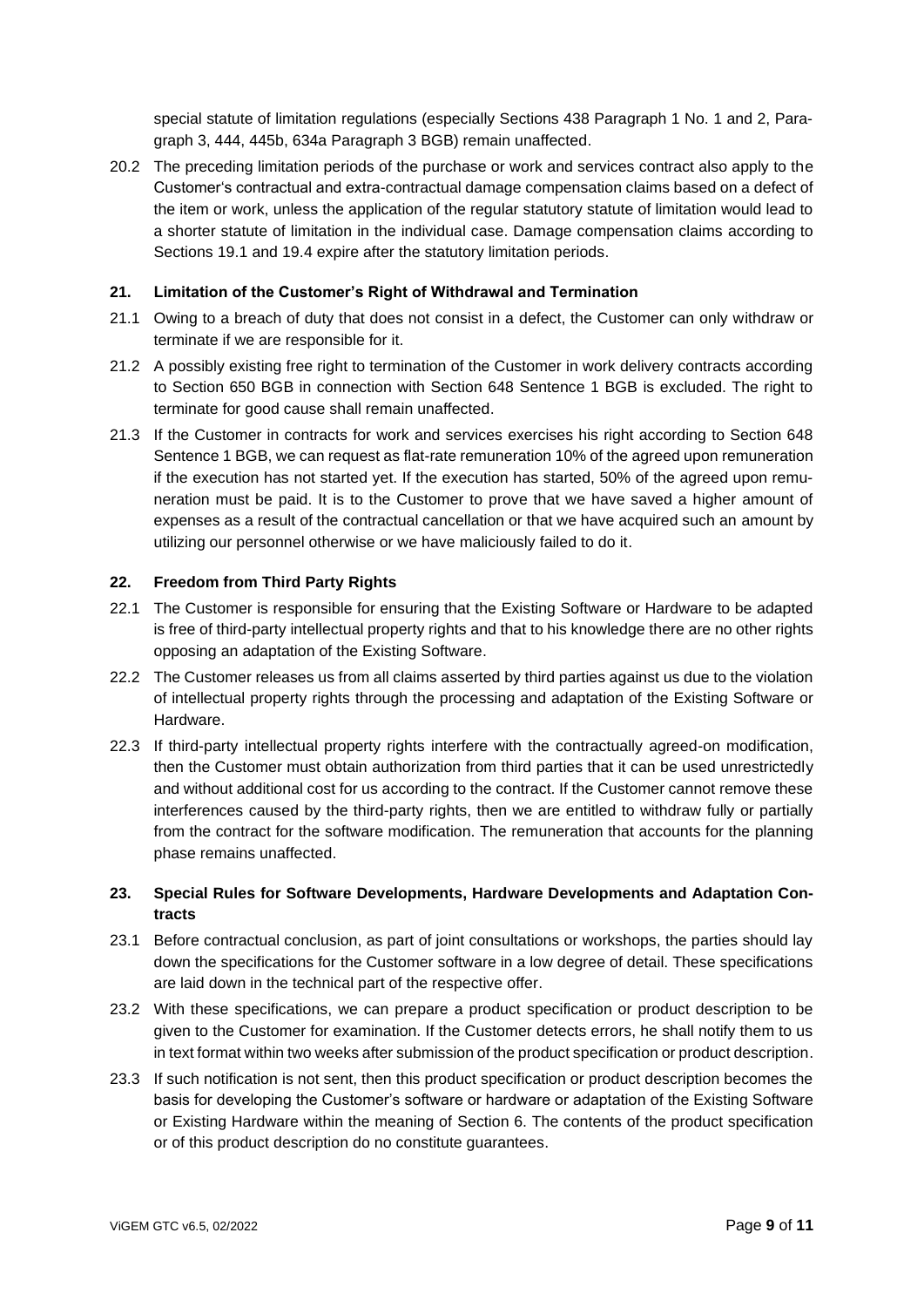## <span id="page-9-0"></span>**24. Special Cooperation Obligations as part of Software Developments, Hardware Developments and Adaptation Contracts**

- 24.1 The Customer commits himself to give us, duly for the provision of the service, the necessary files, documentation and information, especially about existing systems, devices, computer programs and computer program parts that should act together with the service to be provided. The Customer also commits himself to provide the necessary workrooms, testing plans and testing data as well as to set up and provide the testing environment, to document in an understandable way the errors determined by the provided service during the course of the testing or real-time operation and to communicate them to us immediately, to provide systems, facilities and technically appropriate staff for the collaboration, as far as necessary for providing the service, at his own expense, and to keep maintaining his system environment (own hard- and software).
- 24.2 It is the Customer's responsibility to secure his database with the care of a prudent businessman. He will have us carry out a complete data backup of all system and application data from us, especially before each installation and/or other intervention.
- 24.3 The Customer must provide us with the right to use third-party systems, if this is necessary to provide the services owed according to this contract.
- 24.4 If the use of the Customer's data carriers and Existing Software is necessary for us to fulfill the obligations on our end, the Customer guarantees the use of a state-of-the-art test for ensuring that they have no computer viruses and other malware.

#### <span id="page-9-1"></span>**25. Special Conditions for Product Lending**

- 25.1 If a loan has been agreed upon, then we commit ourselves to allow the Customer to use the product mentioned in the individual order for the duration of the loan. The lending relationship starts on the day the product is handed over. Section 9. and Section 10. apply accordingly. We can make the handing over of the product depend on the payment of a reasonable deposit. The Customer bears the costs for the possibly incurred product shipping and return costs and the usual costs for maintaining the product and its usual operating costs.
- 25.2 The Customer commits himself to take good care of the product and to secure it from theft. The Customer may not take out the product out of the territory of the Federal Republic of Germany. The Customer may not give the product to third parties without our permission. The Customer commits himself to take out, at his own expense, business liability insurance against property damage to the product as well as against theft and natural hazards customary in the industry with sufficient coverage and to maintain it while the loan lasts.
- 25.3 We are not obligated to service and repair the product. Contrary to Section 18., we are liable for product defects only when we have maliciously concealed them. Sections 19.2 and19.3 do not apply.
- 25.4 If no time period has been set for the loan, then we can terminate the loan contract at any time. The Customer commits himself to return the product to us, at the latest, on the day on which the termination becomes effective. The right to a termination according to Section 605 BGB and the right to an extraordinary termination remain unaffected. After the loan period expires, the Customer is not entitled to any claims owing to compensation of expenses. Section 601 Paragraph 2 Sentence 1 BGB does not apply.

#### <span id="page-9-2"></span>**26. Special Conditions for Consulting Services, Briefing and Training**

- 26.1 To support the commissioning of our products, we provide consulting services if agreed upon. These consulting services include the briefing of the Customer's employees intended to use the products so they can apply and handle them.
- 26.2 Unless otherwise agreed upon, consulting services are billed according to our current price list and the time invested. One "man-day" (abbr. "PT") equals 8 hours of working time.